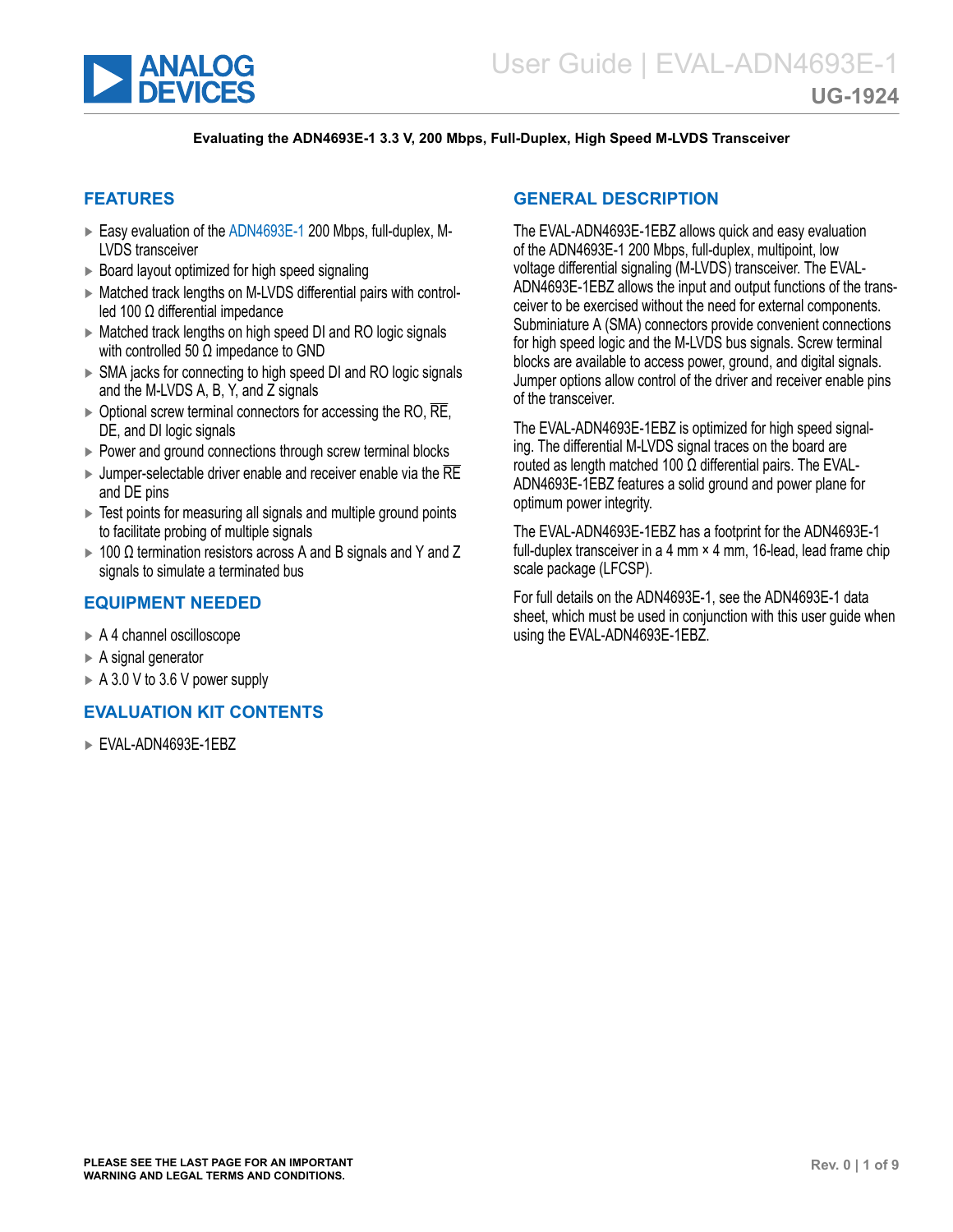# **TABLE OF CONTENTS**

| EVAL-ADN4693E-1EBZ Evaluation Board |  |
|-------------------------------------|--|
|                                     |  |
|                                     |  |

## **REVISION HISTORY**

**3/2022—Revision 0: Initial Version**

| Evaluation Board Schematic and Layout6 |  |
|----------------------------------------|--|
|                                        |  |
|                                        |  |
|                                        |  |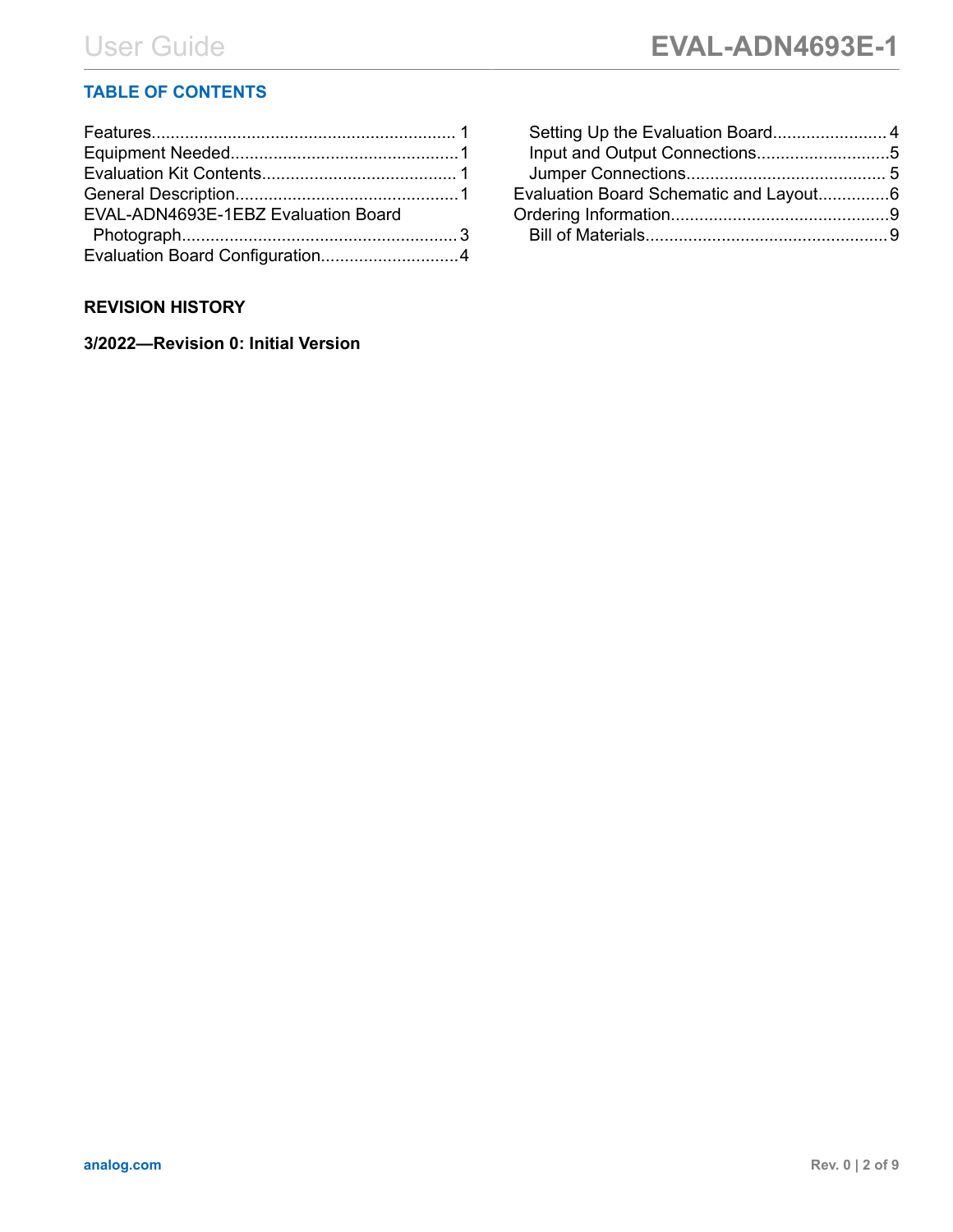# <span id="page-2-0"></span>**EVAL-ADN4693E-1EBZ EVALUATION BOARD PHOTOGRAPH**



*Figure 1.*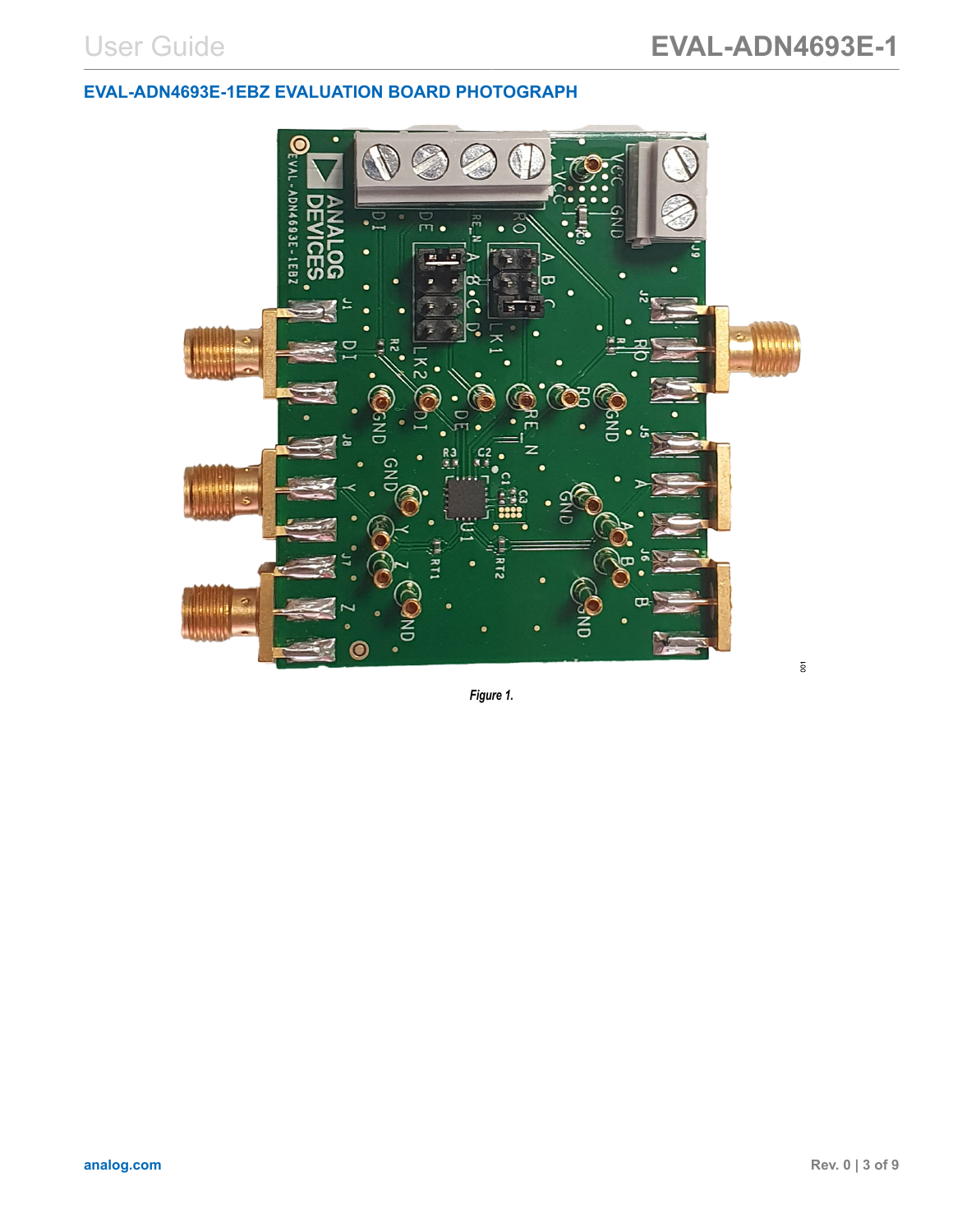## <span id="page-3-0"></span>**EVALUATION BOARD CONFIGURATION**

# **SETTING UP THE EVALUATION BOARD**

The EVAL-ADN4693E-1EBZ allows the ADN4693E-1 to be quickly and easily evaluated. The EVAL-ADN4693E-1EBZ allows all of the input and output functions to be exercised without the need for external components. Jumper configurations are shown in [Table 3](#page-4-0).

The EVAL-ADN4693E-1EBZ is powered by connecting a 3.3 V power supply to the VCC and GND connections of the J9 screw terminal block. The supply current is typically 1 mA with the driver and receiver disabled. A 10 μF decoupling capacitor, C9, is fitted at the VCC connector. A 100 nF decoupling capacitor, C1, is included at the supply pins of the ADN4693E-1, with a placeholder for an additional capacitor, C3.

The ADN4693E-1 full-duplex transceiver contains both a driver and receiver that can be individually enabled or disabled via jumper options. The driver can be enabled or disabled by setting the driver enable signal, DE, via the LK2 jumper. The receiver can be enabled or disabled by setting the RE signal, via the LK1 jumper. The DE and RE signals can also be accessed via the J1-4 screw terminal block for dynamic control via a processor or a signal generator.

For optimum signal integrity, the ADN4693E-1 digital input signal, DI, and receiver output signal, RO, are routed to the SMA connectors, J1 and J2, respectively. Alternatively the J1-4 screw terminal connectors can be used to access the DI and RO signals for easy

wire connections to a microprocessor. The connections to the J1-4 screw terminal block are made via 0  $\Omega$  resistors, which can be removed to eliminate any stub lengths along the interconnect. The DI input is terminated to GND with a 50 Ω resistor, R3. The RO trace includes an optional placeholder for a load capacitor at C2.

The M-LVDS input signals, A and B, and M-LVDS output signals, Y and Z, are accessed via the J5, J6, J8, and J7 SMA connectors, respectively. These A and B signals and Y and Z signals are routed as two differential pairs with a differential characteristic impedance of 100 Ω. The M-LVDS input signals are terminated at the A and B pins of the ADN4693E-1 with the 100  $\Omega$  resistor, RT2. The M-LVDS output signals are terminated at the Y and Z pins of the ADN4693E-1 with the 100  $\Omega$  resistor, RT1.

An example evaluation of the ADN4693E-1 driver and receiver is shown in Figure 2. A signal generator is connected to the DI pin via the J1 SMA connector, with an input signal of 100 MHz, a 50% duty cycle, and a swing of between 0 V and 3.3 V. To enable both the driver and the receiver, the LK1 jumper is set to Position C, and the LK2 jumper is set to Position A. The J8 SMA connector for Pin Y is connected to the J5 SMA connector for Pin A, and the J7 SMA connector for Pin Z is connected to the J6 SMA connector for Pin B. This setup connects the M-LVDS driver and receiver together in a point to point loopback network. In addition, oscilloscope probes are connected to the DI, A, B, and RO testpoints.



*Figure 2. Example Evaluation of the ADN4693E-1 Driver and Receiver*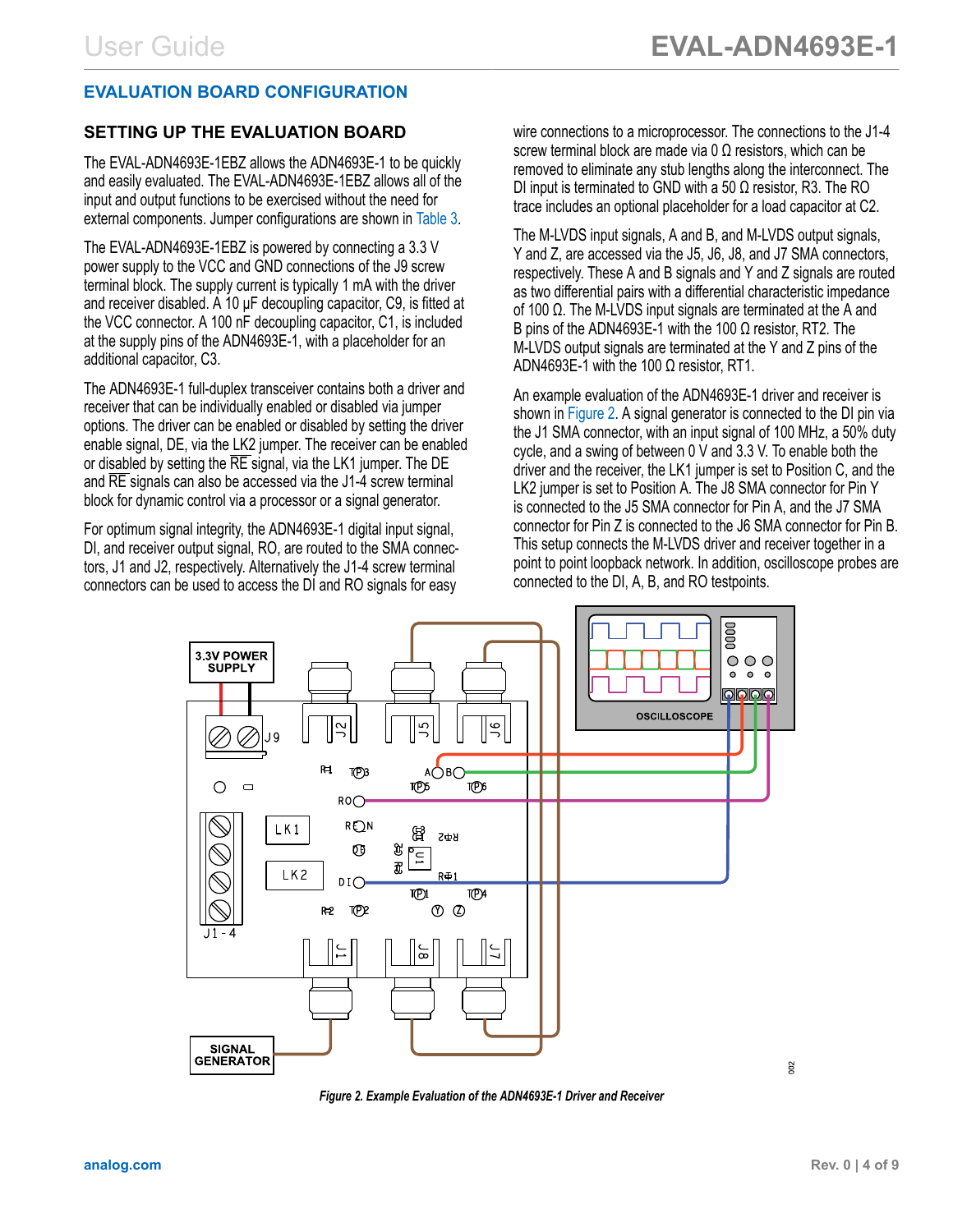## <span id="page-4-0"></span>**EVALUATION BOARD CONFIGURATION**

## **INPUT AND OUTPUT CONNECTIONS**

Table 1 details the digital input and output connections, and Table 2 details the M-LVDS input and output connections.

### *Table 1. Digital I/O Connections*

| <b>Connection</b>           | DI             | <b>RO</b>          |
|-----------------------------|----------------|--------------------|
| <b>SMA Connector</b>        | υı             | J2                 |
| <b>Terminal Connector</b>   | J1-4 via R2    | J1-4 via R1        |
| Load Capacitor              | None           | C2 (not populated) |
| <b>Termination Resistor</b> | R <sub>3</sub> | None               |

### *Table 2. M-LVDS Input and Output Connections*

|                             | <b>Receiver</b> |    | <b>Transmitter</b> |    |
|-----------------------------|-----------------|----|--------------------|----|
| Connection                  |                 |    |                    |    |
| <b>SMA Connector</b>        | J <sub>5</sub>  | J0 | J8                 | ึง |
| <b>Termination Resistor</b> | RT2             |    | RT'                |    |

## **JUMPER CONNECTIONS**

### Table 3 details the jumper configurations.

### *Table 3. Jumper Configurations*

| Jumper          | <b>Position</b> | <b>Description</b>                                                                                                                       |  |
|-----------------|-----------------|------------------------------------------------------------------------------------------------------------------------------------------|--|
| LK1             | A               | Connects the RE pin of the ADN4693E-1 to VCC, which disables the receiver. This places the RO output into a high impedance state.        |  |
|                 | B               | Connects the RE pin of the ADN4693E-1 to the RE connection on the J1-4 screw terminal connector.                                         |  |
|                 | $\sim$<br>◡     | Connects the RE pin of the ADN4693E-1 to GND, which enables the receiver.                                                                |  |
| LK <sub>2</sub> | A               | Connects the DE pin of the ADN4693E-1 to VCC, which enables the driver.                                                                  |  |
|                 | В               | Connects the DE pin of the ADN4693E-1 to the DE connection on the J1-4 screw terminal connector.                                         |  |
|                 | С               | Connects the DE pin of the ADN4693E-1 to GND, which disables the driver. This places the Y and Z outputs into a high impedance state.    |  |
|                 | D               | Connects the DE pin of the ADN4693E-1 to the RE pin of the ADN4693E-1. Set the state of both the DE and RE signals using the LK1 jumper. |  |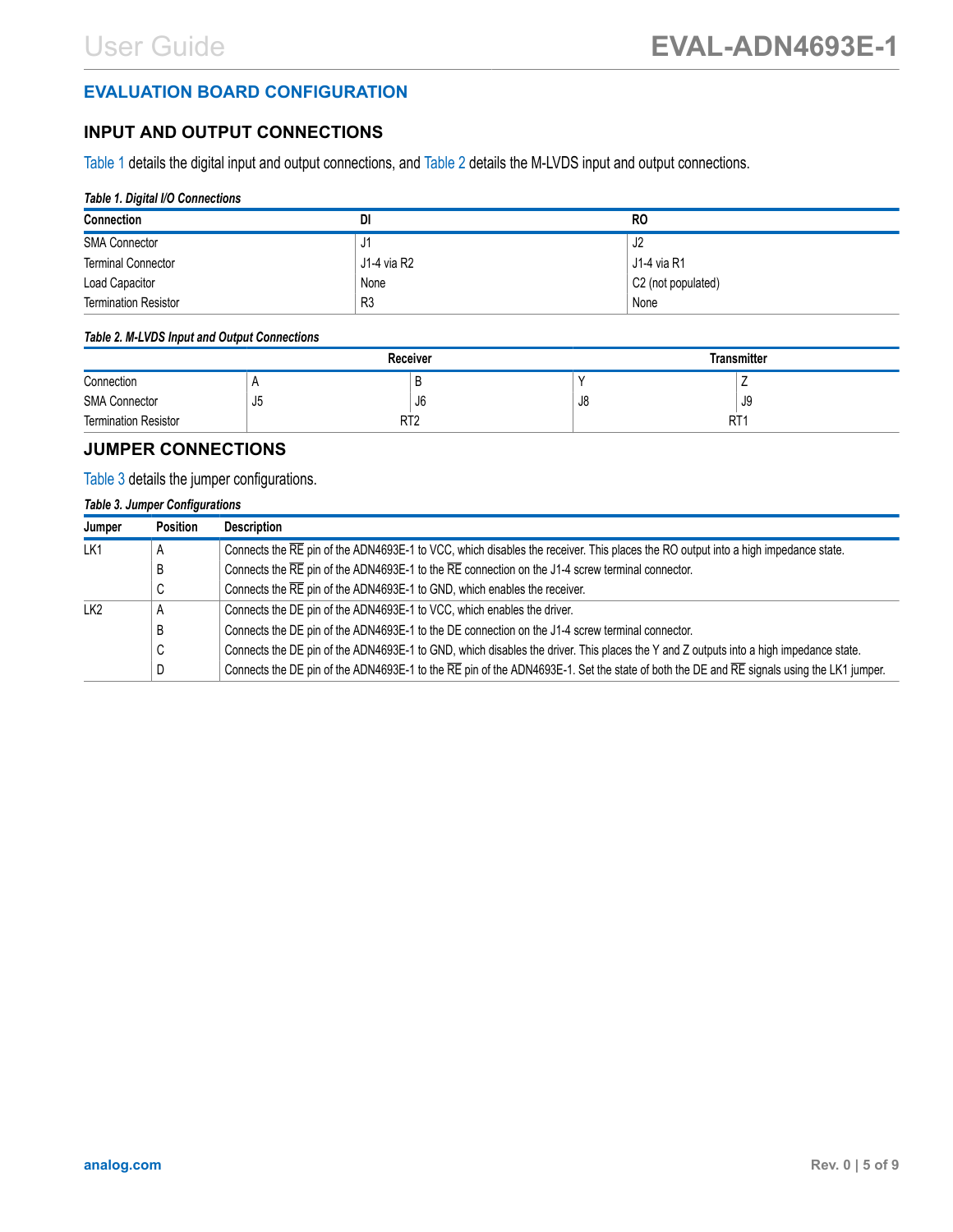## <span id="page-5-0"></span>**EVALUATION BOARD SCHEMATIC AND LAYOUT**



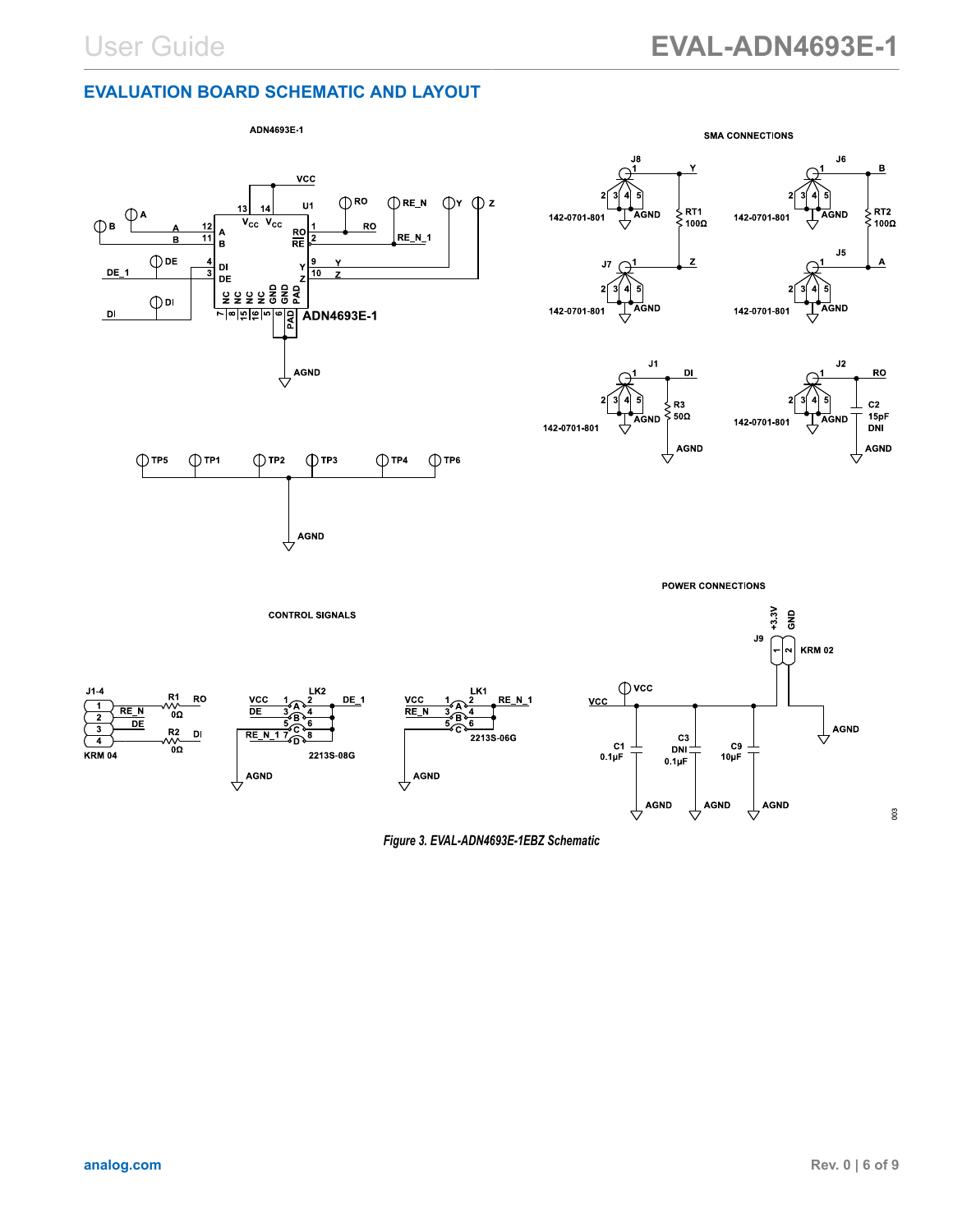## **EVALUATION BOARD SCHEMATIC AND LAYOUT**



*Figure 4. EVAL-ADN4693E-1EBZ Silkscreen*



*Figure 5. EVAL-ADN4693E-1EBZ Component Side*



*Figure 6. EVAL-ADN4693E-1EBZ Internal Layer 2 (GND)*



*Figure 7. EVAL-ADN4693E-1EBZ Internal Layer 3 (VCC)*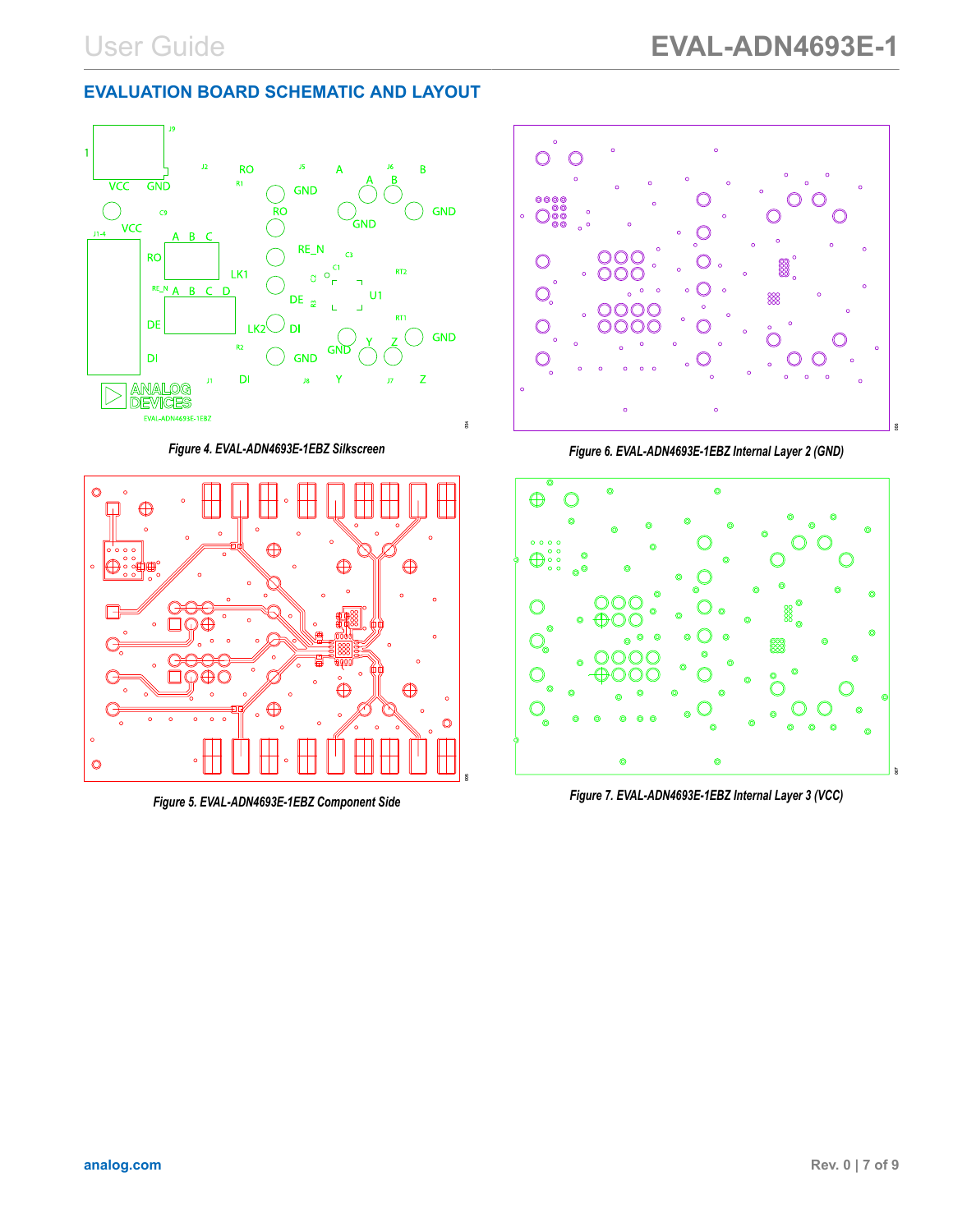# **EVALUATION BOARD SCHEMATIC AND LAYOUT**



*Figure 8. EVAL-ADN4693E-1EBZ Solder Side*